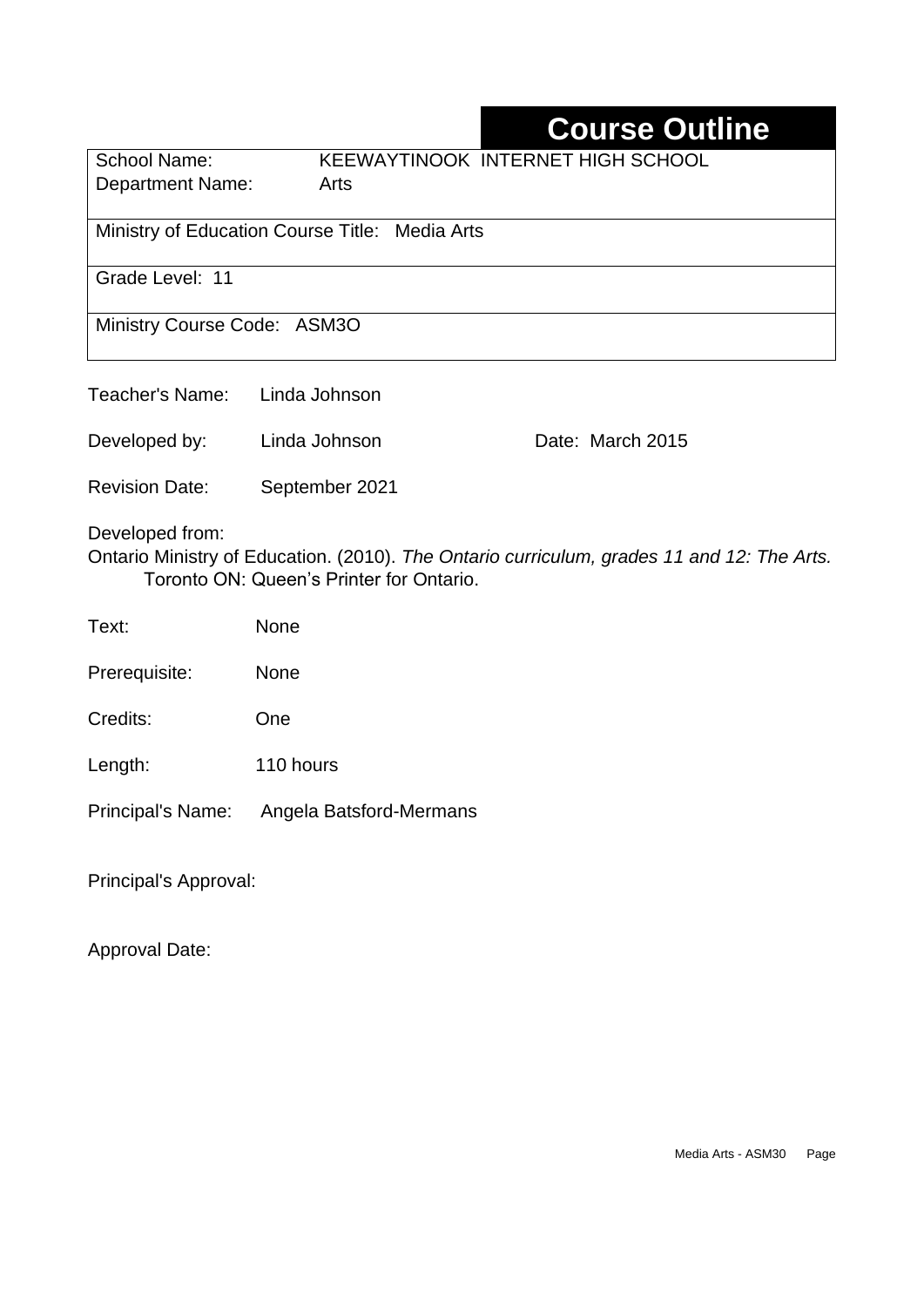# *Course Description/Rationale*

This course enables students to create media art works using available and emerging technologies such as computer animation, digital imaging, and video, and a variety of media. Students will explore the elements and principles of media arts, the connections between contemporary media art works and traditional art forms, and the importance of using responsible practices when engaged in the creative process. Students will develop the skills necessary to create and interpret media art works.

# *Overall Curriculum Expectations*

### **Creating and Presenting**

- The Creative Process: apply the creative process to create media art works, individually and/or collaboratively;
- The Principles of Media Arts: design and produce media art works, applying principles of media arts and using various elements from contributing arts (dance, drama, music, visual arts);
- Using Technologies, Tools, and Techniques: apply traditional and emerging technologies, tools, and techniques to produce and present media art works for a variety of audiences and purposes.

### **Reflecting and responding**

- The Critical Analysis Process: demonstrate an understanding of the critical analysis process by examining, interpreting, assessing, and reflecting on media art works;
- Identity and Values: demonstrate an understanding of how media art works reflect personal and cultural identity, and affect personal, cultural, and community values and their awareness of those values;
- Connections Beyond the Classroom: demonstrate an understanding of the types of knowledge and skills developed in media arts and how they can be used outside the media arts classroom.

### **Foundations**

- Terminology: demonstrate an understanding of, and use correct terminology when referring to, elements, principles, and other concepts relating to media arts;
- Contexts and Influences: demonstrate an understanding of the sociocultural and historical contexts of media arts;
- Responsible Practices: demonstrate an understanding of responsible practices associated with producing, presenting, and experiencing media art works.

# *Course Content*

| <b>Unit</b>                                |       | Length    |
|--------------------------------------------|-------|-----------|
| 1. The Still Image - Manipulation          |       | 24 hours  |
| 2. Narratives and Interactive Environments |       | 30 hours  |
| 3. The Moving Image                        |       | 30 hours  |
| 4. Narratives in Film                      |       | 26 hours  |
|                                            | Total | 110 hours |

# *Unit Descriptions*

Through exposure to modern First Nations artists, students are guided through a journey of expressing themselves and their individual First Nations communities in multiple artistic mediums. Exemplars provided to students include FNMI artists such as Zacharias Kunuk, the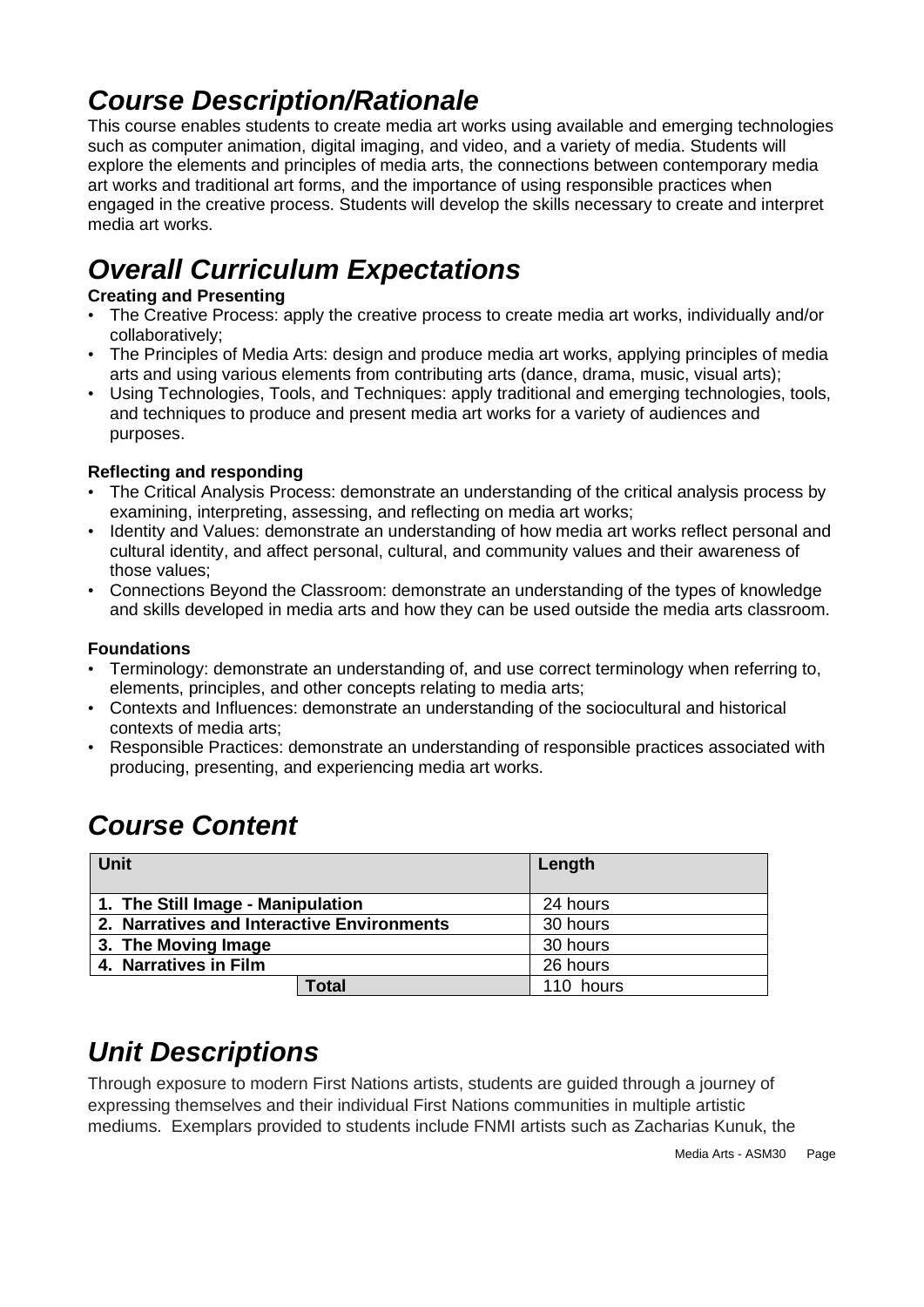filmmaker behind Atanarjuat (The Fast Runner). Students learn the technical skills necessary to explore and express their links to the land as First Nations peoples through electronic mediums such as photography and movie making.

### **Unit 1 – The Still Image - Manipulation**

This unit explores the intention, function, and meaning of still images. Students will examine personal photographs of themselves and their community, commercial and art photographs to analyze how ideas are constructed and communicated through images. Concepts of conceptual design in media arts will be explored using Photoshop Elements and completing a culminating project.

### **CONCEPTUAL DESIGN - 1 Project is Selected by Student - Mini Culminating**

- Conceptual Design Covers for:
- Album; or
- Book; or
- Film / Yearbook Cover; or
- Conceptual Design Theme Based Image; or
- Logo Design; or
- Pencil Vs. Camera; or
- Ransom Note Fortune Cookie; or
- Digital Painting Project

#### **Unit 2 – Narratives and Interactive Environments**

Relationships between media and expression are expanded into the exploration of narratives and audience interactions in this unit. Students will use a series of images generated by either traditional or emergent media and by manipulating, adding text and/or sound to these images to create a specific narrative media artwork and design. The form that the narrative takes, linear or non-linear, will affect the final form in which the student chooses to present this work, such as creative ebook form (online templates), e-gallery installation, mini-movie trailer, or a new variation. References made to current local, regional and national trends in the media industry and workplace.

### **CHARACTER DESIGN**

- Social Justice Mixed Media
- Interactive Character/Fashion Design
- Horror Self-Portrait Transformation

#### **Unit 3 – The Moving Image**

This unit uses time-based visual media as its focus. Students will use some aspects of all of the elements of media art and design. Short dramatic, documentary, experimental, and animated short Indigenous and non-Indigenous films are some of the examples that may be screened and analyzed. Cultural influences will be analysed. After a short introduction to the basic language of film/video production, students will produce a videotaped exercise which demonstrates their comprehension of these terms. They will then create a storyboard of their own idea for a short trailer/movie production that will take the form of a short animated short narrative, documentary, instructional or animated music video. Assessment will be ongoing in this unit with a culminating evaluation of a final animation production and critique.

#### **ANIMATION - 1 Project is Selected by Student - Mini Culminating (iMOVIE and/or GoPRO)**

- Animated painting; or
- Animated Storyboard; or
- Art of The Title Sequence; or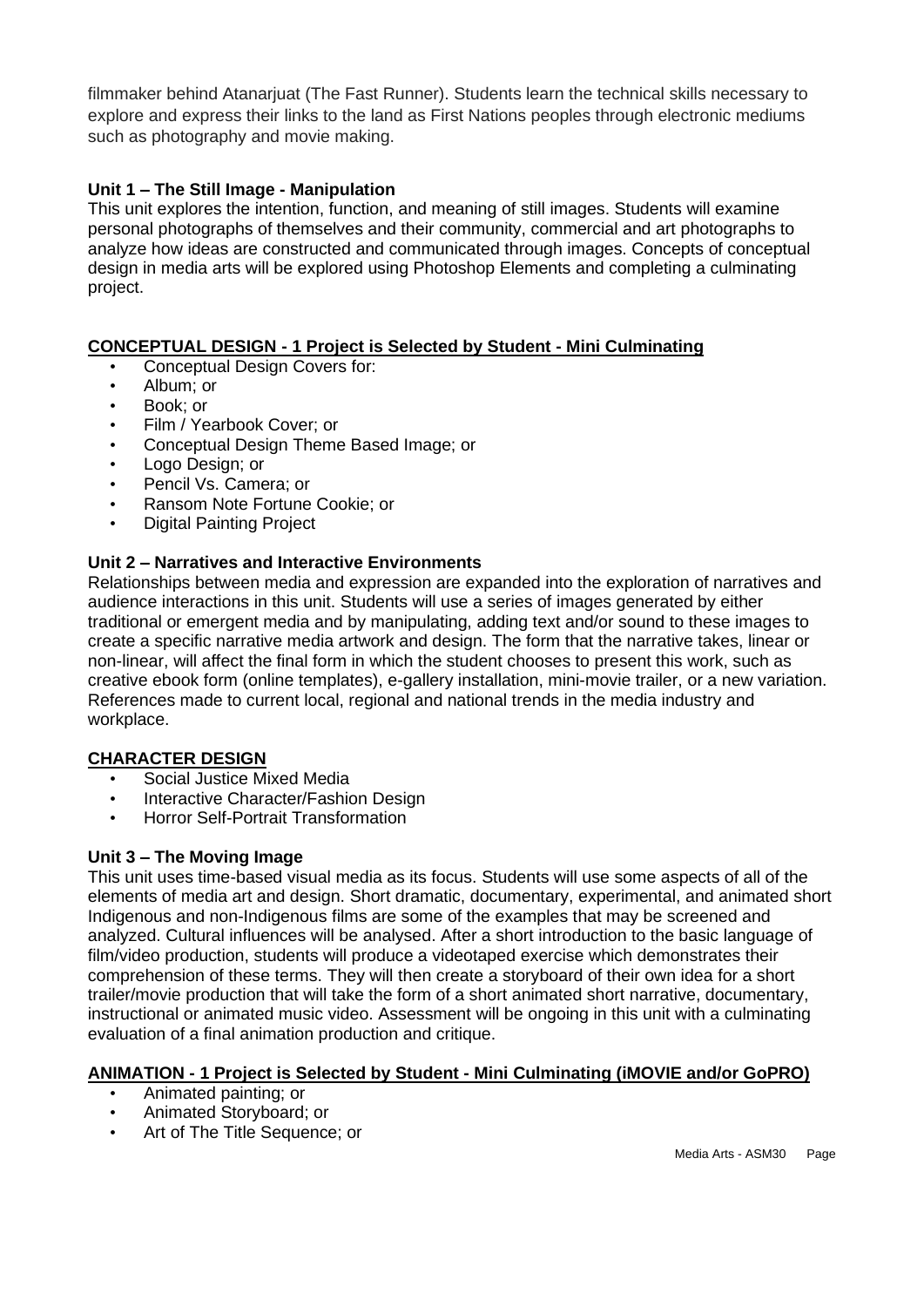- Lip Sync Animation; or
- Stop Motion Animation; or
- Traditional Animation; or
- **Type in Motion**

#### **Unit 4 – Narratives in Film**

While reinforcing concepts, theory, and skills learned in previous units, the main focus is on video, images and sound using iMovie, GarageBand, Windows Movie Maker and other movie editing software in this unit. Students are challenged to use a variety of appropriate traditional and emergent filming techniques and technologies in a production and producing a film or interactive environment project as a culminating activity.

#### *FILM - 1 Project is Selected by Student - Mini Culminating (VIDEO-TYPE*

*CAMERA/iPAD/iPODiPHONE/ANDROID)* 

• Film Abstract& Soundscape; or

- Film Sequence Breakdown and Re-Edit; or
- Film (Short) Experimental; or
- Film (Short) Montage; or
- Hyper-Lapse Photography; or
- E-Card; or
- Interactive Video Face Collage

### **Digital Media Arts ePortfolio and Media Arts eJournal**

In this course profile, all students are required to keep a Digital Media Arts ePortfolio and Media Arts eJournal. The ePortfolio and eJournal will contain all artworks created, written information, research, illustrations, sketches, and photographs. All units contain Media Arts ePortfolio and eJournal assignments that directly support the activity being done. The ePortfolio and eJournal will be used to document the planning and development of class assignments and activities.

#### **Course Notes**

The underlying continuum of the Grade 11 Media Arts expectations is the emerging awareness of possible careers in the field of media arts. The media arts ejournal and eportfolio continue to be invaluable resource tools for the student media artist as this course encourages exploration of a variety of media art-making and media art-viewing techniques. A teacher directed time-line will be developed throughout the course to help students understand the historical significance of the works of media arts they view, research, and use as inspiration. Whenever possible teachers should draw on local expertise to complement and enhance media arts production studio activities/discussions to give students post-secondary academic and career options in the field of media arts. From Grade 11, students' Annual Education Plan should also include their tentative post-secondary destinations. This course may assist students in completing their plan while learning about possible options and choices, and the impact of their decisions on their educational and career goals. All students should be encouraged to develop and maintain an eportfolio. Students will continue to refine their media artistic skills, accumulate knowledge and experience new media art-making processes.

The WHMIS Safety Manual located in the school will provide information for the safe disposal of materials and is a must for educators, including production of movies, safety on movie sites and the use of specialized equipment. The appropriate clean up, disposal, and use of any artist materials must be integrated into the process aspect of evaluation whenever possible. Responsibility, respect for materials, safety and each other are part of the goal we envision for First Nations Schools.

# *Teaching/Learning Strategies*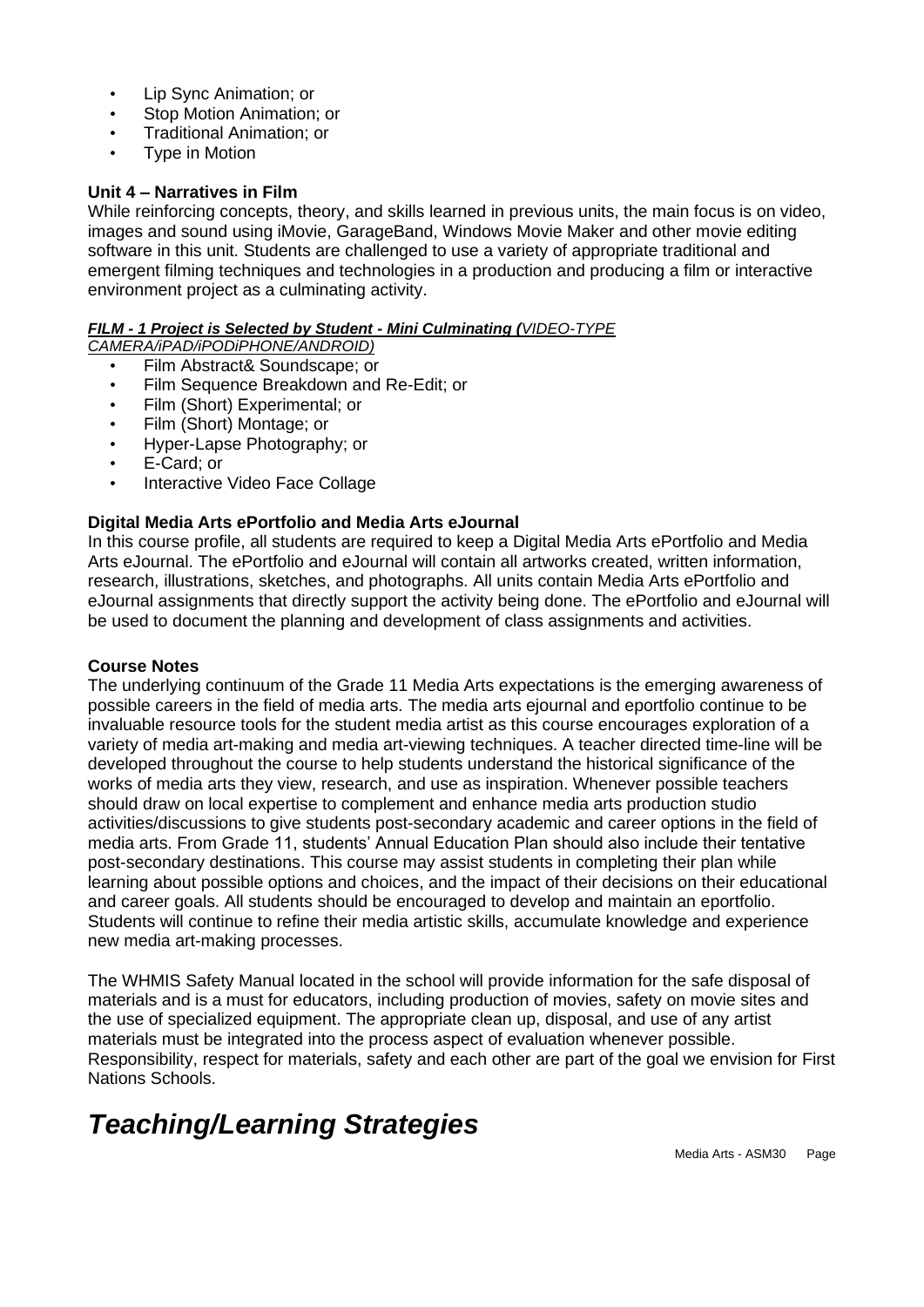This course is organized into an eight-week series of lessons and activities that is presented to students in remote northern communities via the internet. The eighth week is used for course consolidation, review, and the final examination. Teacher and students communicate over the internet through timely activity feedback, emails, messages, video and audio calls. Classroom mentors assume the role of liaison between the teacher and student while also supporting a holistic approach to motivate, engage and support each individual student.

A variety of strategies will be used in the online delivery of this course. Some instructional strategies include:

- Brainstorming;
- Virtual video conferences;
- Interviewing,
- Independent research (e.g. students explore and research a specific topic related to media art history, media art processes, and careers);
- Application (e.g. creating of a specific media artwork to demonstrate a specific function, portray a design concept, or communicate personal expression);
- Presentation, ongoing oral, visual, and written presentation;<br>● Viewing media artwork. present media art visuals to focus di
- Viewing media artwork, present media art visuals to focus discussion regarding subject matter, content, use of the elements and principles of design, cultural influences, and styles;
- Group display of art timelines;
- Critiques, critical analysis of student, peer, historical, contemporary and social media artwork;
- Exploration, experimentation with a variety of materials, technology, equipment and techniques;
- Media arts ejournal/information file, collection of media art visuals and written information for producing and creating media art, research and experimentation;
- Display, refinement and preparation of work for formal public display;
- Eportfolio, a collection of student works reflecting skills, knowledge, and understanding accumulated throughout the year/semester.

Learning goals will be discussed at the beginning of each assignment and success criteria will be provided to students. The success criteria are used to develop the assessment tools in this course, including rubrics and checklists.

### *Evaluation*

The final grade will be determined as follows (Ontario Ministry of Education, 2010):

- Seventy per cent of the grade will be based on evaluation conducted throughout the course. This portion of the grade should reflect the student's most consistent level of achievement throughout the course, although special consideration should be given to more recent evidence of achievement.
- Thirty percent of the grade will be based on a final evaluation administered at or towards the end of the course. This evaluation will be based on evidence from one or a combination of the following: an examination, a performance, an essay, and/or another method of evaluation suitable to the course content. The final evaluation allows the student an opportunity to demonstrate comprehensive achievement of the overall expectations for the course (p. 41).

Ontario Ministry of Education. (2010). *Growing success: Assessment, evaluation and reporting in Ontario schools*. Toronto ON: Queen's Printer for Ontario.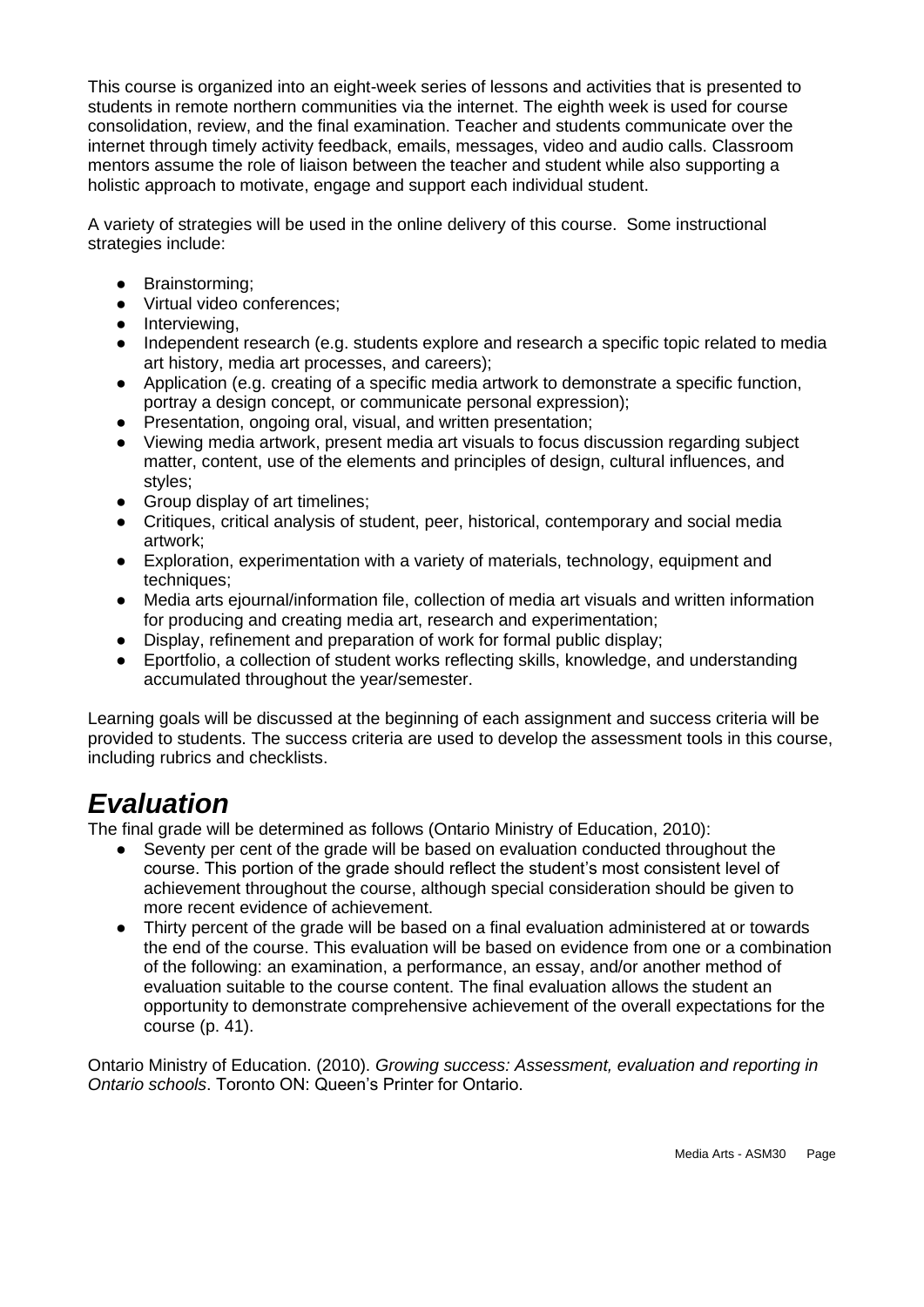| Type of<br><b>Assessment</b> | <b>Category</b>             | <b>Details</b>                                                                                                                                                                                                                                                                                                                                                                                                                                                                                                                                                                                                                                                                                                                                       | Weigh<br>ting<br>(%) |
|------------------------------|-----------------------------|------------------------------------------------------------------------------------------------------------------------------------------------------------------------------------------------------------------------------------------------------------------------------------------------------------------------------------------------------------------------------------------------------------------------------------------------------------------------------------------------------------------------------------------------------------------------------------------------------------------------------------------------------------------------------------------------------------------------------------------------------|----------------------|
| <b>Term Work</b><br>(70%)    | Knowledge/<br>Understanding | Creation - use concepts and procedures from<br>other art forms in creating media artworks<br>Theory- demonstrate an understanding of<br>conventions as they apply to the practice of media<br>arts production<br>Analysis - identify connections between media<br>arts and possible future education and careers                                                                                                                                                                                                                                                                                                                                                                                                                                     | 13                   |
|                              | Thinking                    | Creation - use concepts of media art in their own<br>work<br>Theory - explain the elements and principles of<br>media arts as they apply to their own work and the<br>work of others<br>Analysis - use the stages of critical analysis to<br>examine and discuss the aesthetic and<br>compositional components of current and<br>historical media artworks                                                                                                                                                                                                                                                                                                                                                                                           | 19                   |
|                              | Communication               | Creation - use the stages of the creative process<br>to communicate their ideas individually and in<br>groups (e.g. exploration, experimentation,<br>productions, evaluation); all artworks and writings<br>to be collected in a Media Arts Portfolio and Media<br>Arts Journal throughout the course<br>Theory - explain the historical foundations of<br>media arts; explain the elements and principles of<br>media arts as they apply to their own work and the<br>work of others<br>Analysis - identify the impact of media artworks<br>and productions on themselves and their<br>community; identify the function of media art in<br>society                                                                                                  | 19                   |
|                              | Application                 | Creation - demonstrate skills in manipulating<br>traditional art tools related to media art (e.g.,<br>camera, video camera, photocopier, tape<br>recorder); demonstrate skills in manipulating new<br>and emergent digital technologies used in creating<br>media art (e.g. digital camera, scanner, digital<br>recorder, computer); creating Media Arts Portfolio<br>and Media Arts Journal containing all artworks<br>and writings<br>Theory- demonstrate an understanding of<br>conventions as they apply to the practice of media<br>arts production in creating their own artworks<br>Analysis -use the stages of critical analysis to<br>examine and discuss the aesthetic and<br>compositional components of their creative media<br>artworks | 19                   |
| Final                        | Culminating                 | Knowledge/Understanding                                                                                                                                                                                                                                                                                                                                                                                                                                                                                                                                                                                                                                                                                                                              | $\overline{2}$       |
| Evaluation                   | (10%)                       | Thinking                                                                                                                                                                                                                                                                                                                                                                                                                                                                                                                                                                                                                                                                                                                                             | $\overline{2}$       |
| (30%)                        |                             | Communication                                                                                                                                                                                                                                                                                                                                                                                                                                                                                                                                                                                                                                                                                                                                        | 3                    |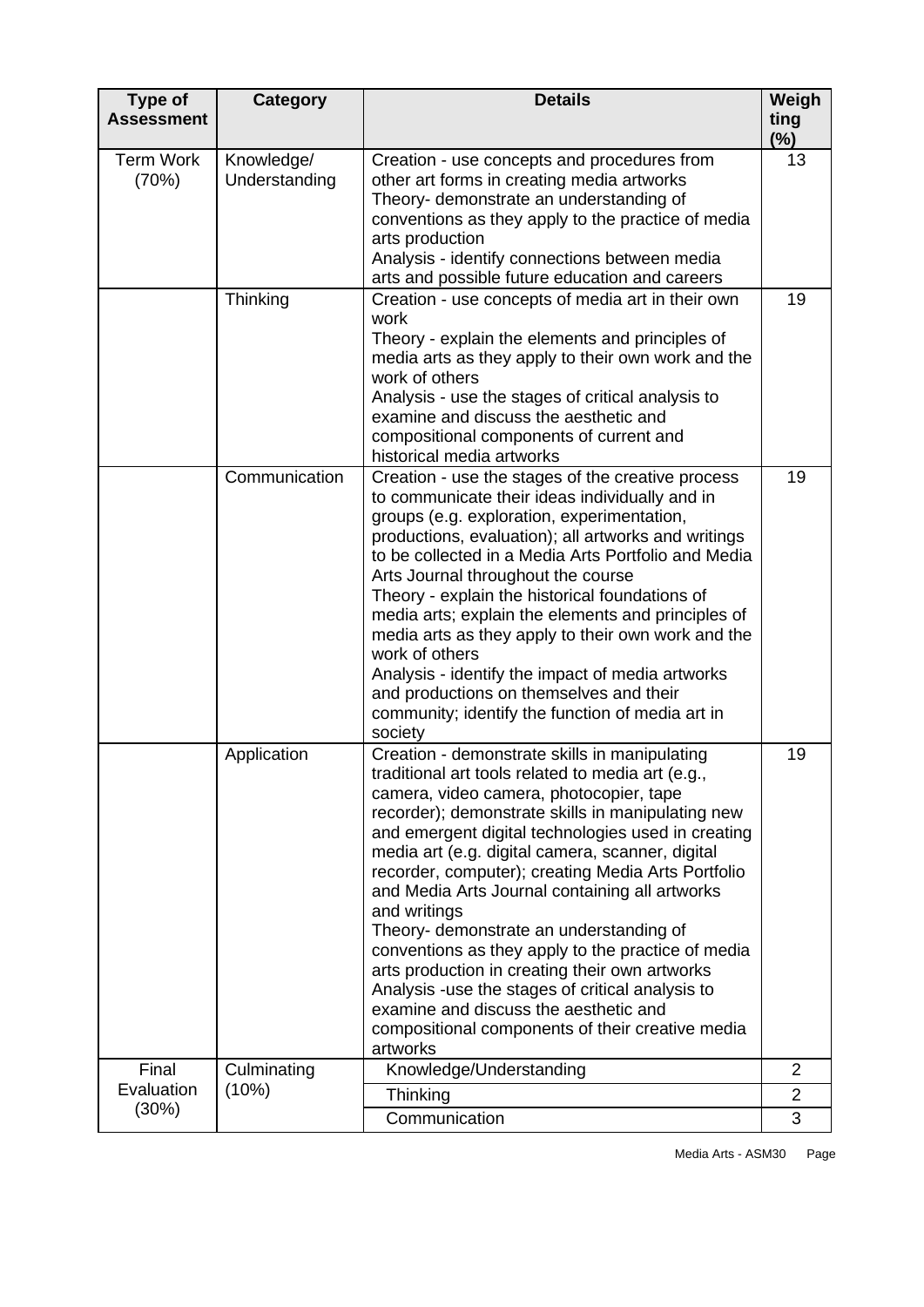|                   | Application             |     |
|-------------------|-------------------------|-----|
| ePortfolio        | Knowledge/Understanding | 2   |
| (10%)             | Thinking                | 2   |
|                   | Communication           | 3   |
|                   | Application             | 3   |
| <b>Final Exam</b> | Knowledge/Understanding | 2   |
| (10%)             | Thinking                | 2   |
|                   | Communication           | 3   |
|                   | Application             | 3   |
|                   | <b>TOTAL</b>            | 100 |

## *Assessment/Evaluation Strategies*

A variety of assessment and evaluation methods, strategies and tools are required as appropriate to the expectation being assessed. These include diagnostic, formative, and summative within the course and within each unit.

Assessment *for* learning and assessment *as* learning is obtained through a variety of means, including the following:

- Ongoing descriptive feedback (e.g., descriptive feedback on students' photographs, media, electronic portfolio etc.);
- Wednesday Whine sessions allow for collaboration and assessment as learning between students of the multiple First Nations communities within KiHS
- Media critiques;
- Critical analysis process;
- Mentor observations (e.g. of specific course content related to cultural influences, personal influences etc.);
- Conversations with student on a regular basis to verbalize observations, ask questions, and clarify understanding.
- Student self-assessment of work and process (e.g. strategies to understand criteria such as specific skills; peer assessment by creating media art critiques; personal reflections on creative process)
- Oral presentations;
- Research processes and documenting, recording findings.

Evidence of student achievement (assessment *of* learning) is collected from various sources, including the following:

- Ongoing observations of most consistent work, with consideration given to most recent work;
- Conversations with students:
- Online tests and quizzes;
- Portfolio presentations;
- Video-conferencing;
- Examination of e-portfolio;
- Media arts e-journal;
- Culminating activities;
- Video/movie production and presentation;
- Final exam.

The Ministry of Education's 2010 document, *Growing Success*, outlines the seven fundamental principles that guide best practice in the assessment and evaluation of students. KiHS teachers use practices that: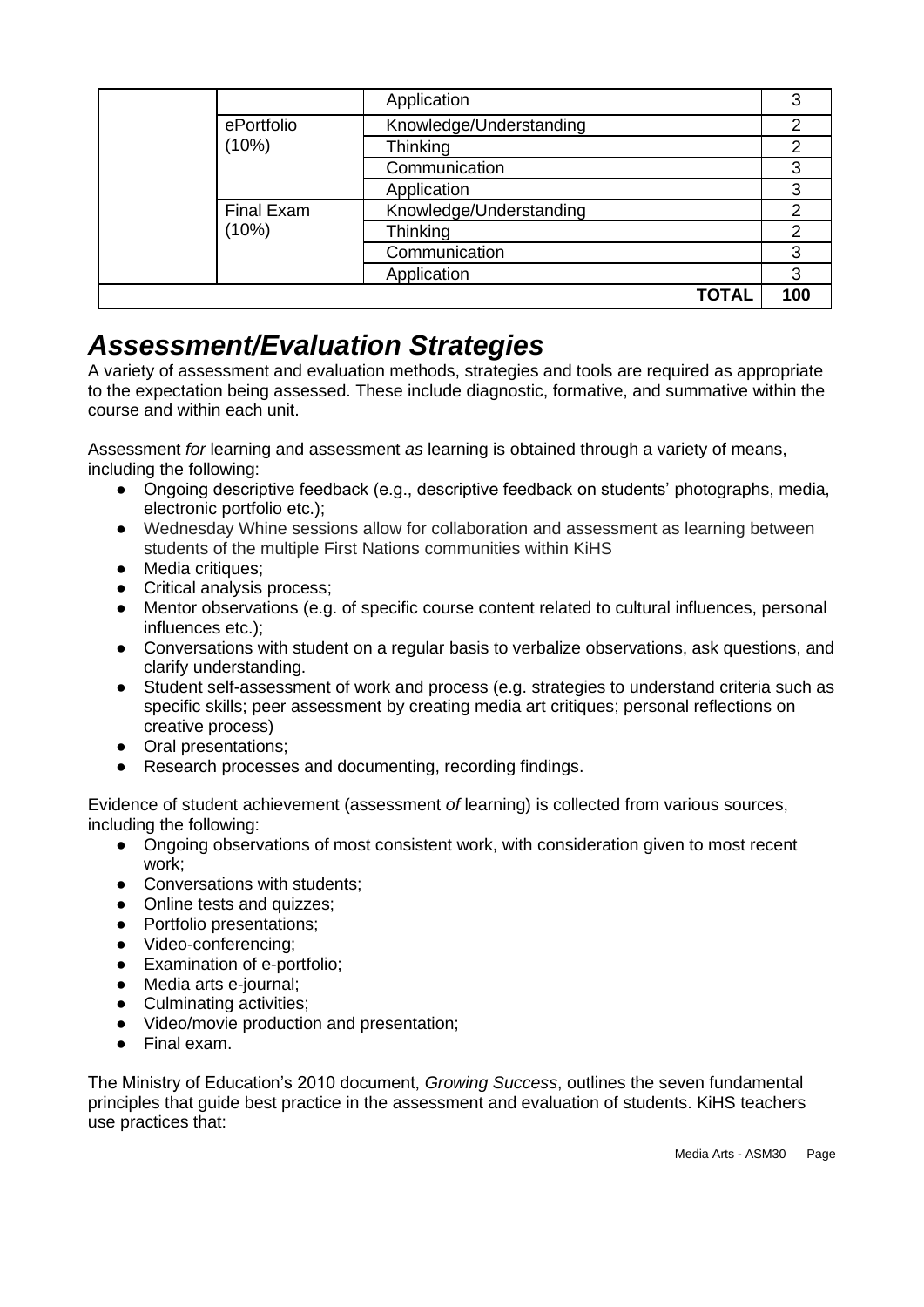- are fair, transparent, and equitable for all students:
- support all students, including those with special education needs, those who are learning the language of instruction (English or French), and those who are First Nation, Métis, or Inuit;
- are carefully planned to relate to the curriculum expectations and learning goals and, as much as possible, to the interests, learning styles and preferences, needs, and experiences of all students;
- are communicated clearly to students and parents at the beginning of the course and at other points throughout the school year or course;
- are ongoing, varied in nature, and administered over a period of time to provide multiple opportunities for students to demonstrate the full range of their learning;
- provide ongoing descriptive feedback that is clear, specific, meaningful, and timely to support improved learning and achievement;
- develop students' self-assessment skills to enable them to assess their own learning, set specific goals, and plan next steps for their learning (p.6).

### *Resources*

Aperture. (n.d.). *Home.* <https://aperture.org/>

- CBC News. (2017, June 21). *What does being Indigenous mean?* [Video]. YouTube. <https://www.youtube.com/watch?v=X-zwP6q1GkM>
- Chilton, C. (2015, July 27). Cree traditional feast: Making bannock. [Video]. YouTube. <https://www.youtube.com/watch?v=m4Isu4LQWRY>

Eastman Museum. (n.d.). *Home*.<https://www.eastman.org/>

gshonfield8. (2010, July 30). Life on the reserve: Trailer. [Video]. YouTube. <https://www.youtube.com/watch?v=evw-jXLczlo>

icp. (n.d.). *Home*.<https://www.icp.org/>

- Khoo, I. (2018, Aug. 30). *Comic book creators fight to protect diverse characters*. Huffpost. [https://www.huffingtonpost.ca/2018/08/30/comic-books-diversity\\_a\\_23512781/](https://www.huffingtonpost.ca/2018/08/30/comic-books-diversity_a_23512781/)
- Ministry of Education. (n.d.). *Indigenous education strategy.* <http://www.edu.gov.on.ca/eng/aboriginal/>

MoMA. (n.d.). Home.<https://www.moma.org/>

National Gallery of Canada. (n.d.). *Home*.<https://www.gallery.ca/>

Ontario Ministry of Education. (2010). *Growing success: Assessment, evaluation and reporting in Ontario schools*.<http://www.edu.gov.on.ca/eng/curriculum/secondary/arts1112curr2010.pdf>

Ontario Ministry of Education. (2010). *The Ontario curriculum, grades 11 and 12: The arts.*  <http://www.edu.gov.on.ca/eng/curriculum/secondary/ssciences.html>

Ontario Ministry of Education. (2016). *Ontario schools, kindergarten to grade 12: Policy and program requirements.* <http://edu.gov.on.ca/eng/document/policy/os/index.html>